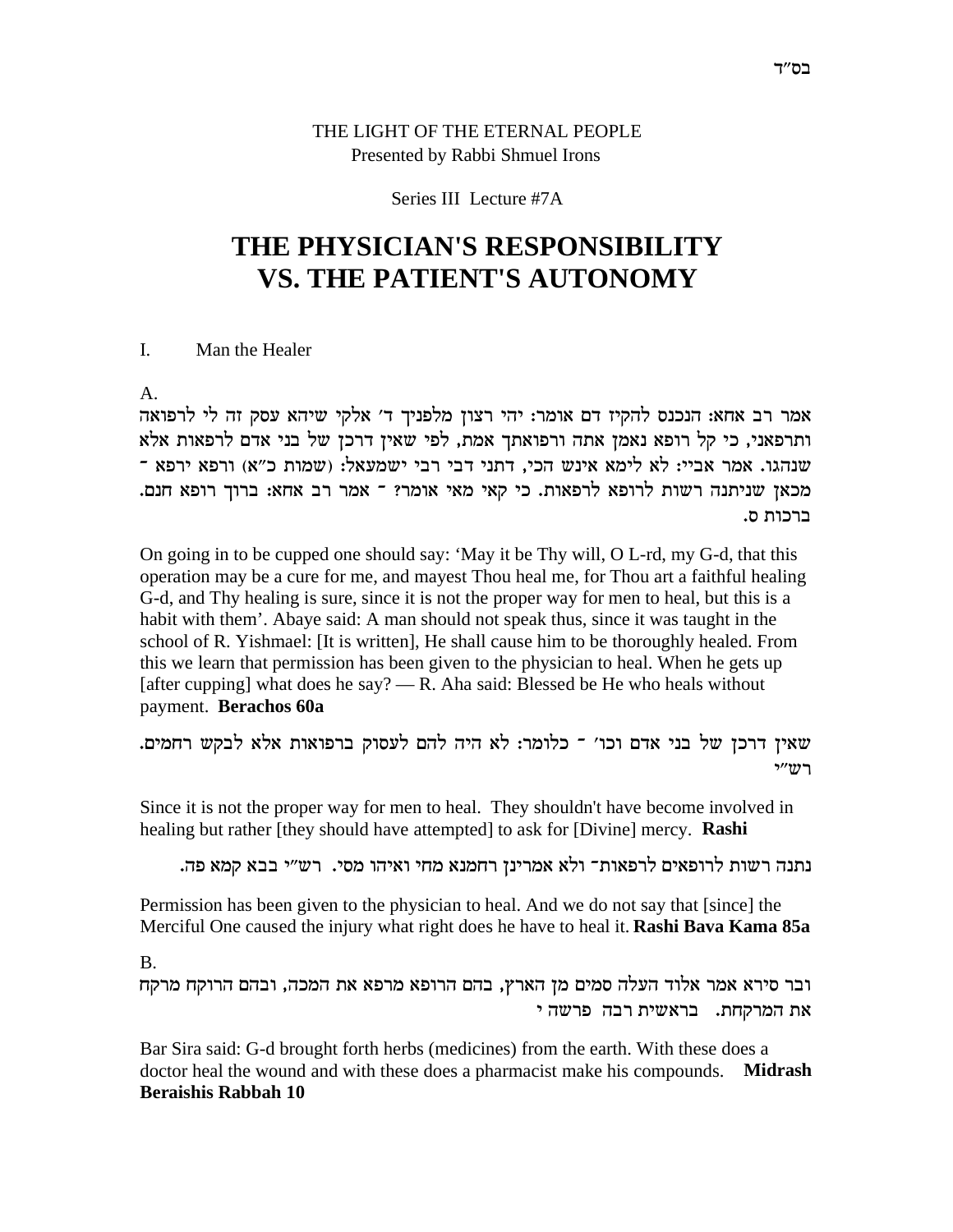$\overline{C}$ .

כך יסורין, בשעה שמשגרין אותן על האדם, משביעין אותן: שלא תלכו אלא ביום פלוני, ולא תצאו אלא ביום פלוני ובשעה פלונית, ועל ידי פלוני ועל ידי סם פלוני. עבודה זרה נה.

It is similar with afflictions. At the time they are sent upon a man the oath is imposed upon them, "You shall not come upon him except on such and such a day, nor depart from him except on such and such a day, and at such an hour, and through the medium of so and so, and through such and such a remedy." Avodah Zarah 55a

D.

מעשה ברבי ישמעאל ורבי עקיבה שהיו מהלכין בחוצות ירושלים והיה עמהן אדם אחד, פגע בהם אדם חולה, אמר להן רבותי אמרו לי במה אתרפא, אמרו לו קח לך כך וכך עד שתתרפא, אמר להן אותו האיש שהיה עמהן מי הכה אותו בחולי, אמרו לו הקדוש ברוך הוא, אמר להן ואתם הכנסתם עצמכם בדבר שאינו שלכם, הוא הכה ואתם מרפאין, אמרו לו מה מלאכתך, אמר להן עובד אדמה אני והרי המגל בידי, אמרו לו מי ברא את האדמה, מי ברא את הכרם, אמר להם הקדוש ברוך הוא, אמרו לו ואתה מכניס עצמך בדבר שאינו שלך, הוא ברא אותו ואת אוכל פריין שלו, אמר להן אין אתם רואין המגל בידי אלולי שאני יוצא וחורשו (ומכסתו) [ומכסחו] ומזבלו ומנכשו לא העלה מאומה, אמרו לו שוטה שבעולם ממלאכתך לא שמעת מה שכתוב אנוש בחציר ימיו, כשם שהעץ אם אינו נזבל ומתנכש ונחרש אינו עולה, ואם עלה ולא שתה מים (ולא נזבל) אינו חי והוא מת, כך הגוף הוא העץ, הזבל הוא הסם, איש אדמה הוא הרופא. מדרש שמואל (בובר) פרשה ד

There was an incident with Rabbi Yishmael and Rabbi Akiva who were walking in the streets of Jerusalem accompanied by another person. A sick person met them. He said to them, "My masters, tell me by what means I may be cured." They told him, "Do this and that until you are cured." The other person who accompanied them asked them, "Who afflicted him with sickness?" They replied, "The Holy One, blessed be He." He responded, "You have entered into a matter that does not pertain to you. [G-d] has afflicted and you are curing?" (In other words, are you not transgressing his will?) They asked him, "What is your occupation?" He answered, "I am a worker of the soil and here is the sickle in my hand." They asked him, "Who created the vineyard?" He replied to them, "The Holy One, blessed be He." They said to him, "You have entered into a matter that does not pertain to you. [G-d] has created it and you eat of His fruit?" He replied to them, "Don't you see the sickle in my hand? If I did not plow, sow, fertilize, and weed, nothing would sprout." They said to him, "Foolish man! Have you never heard that which is written [in Scripture], 'As for man, his days are as grass, as a flower of the field, so he flourishes.' (Psalms 103:15) Just as if one does not weed, fertilize, or plow, the tree will not produce [fruit], and if fruit is produced but the tree is not watered it will not live but die, so too with regards to the body. Fertilizer [for the body] is [the prescribed] medication. The worker of the field [of the body] is the physician." **Midrash Shmuel Chapter 4**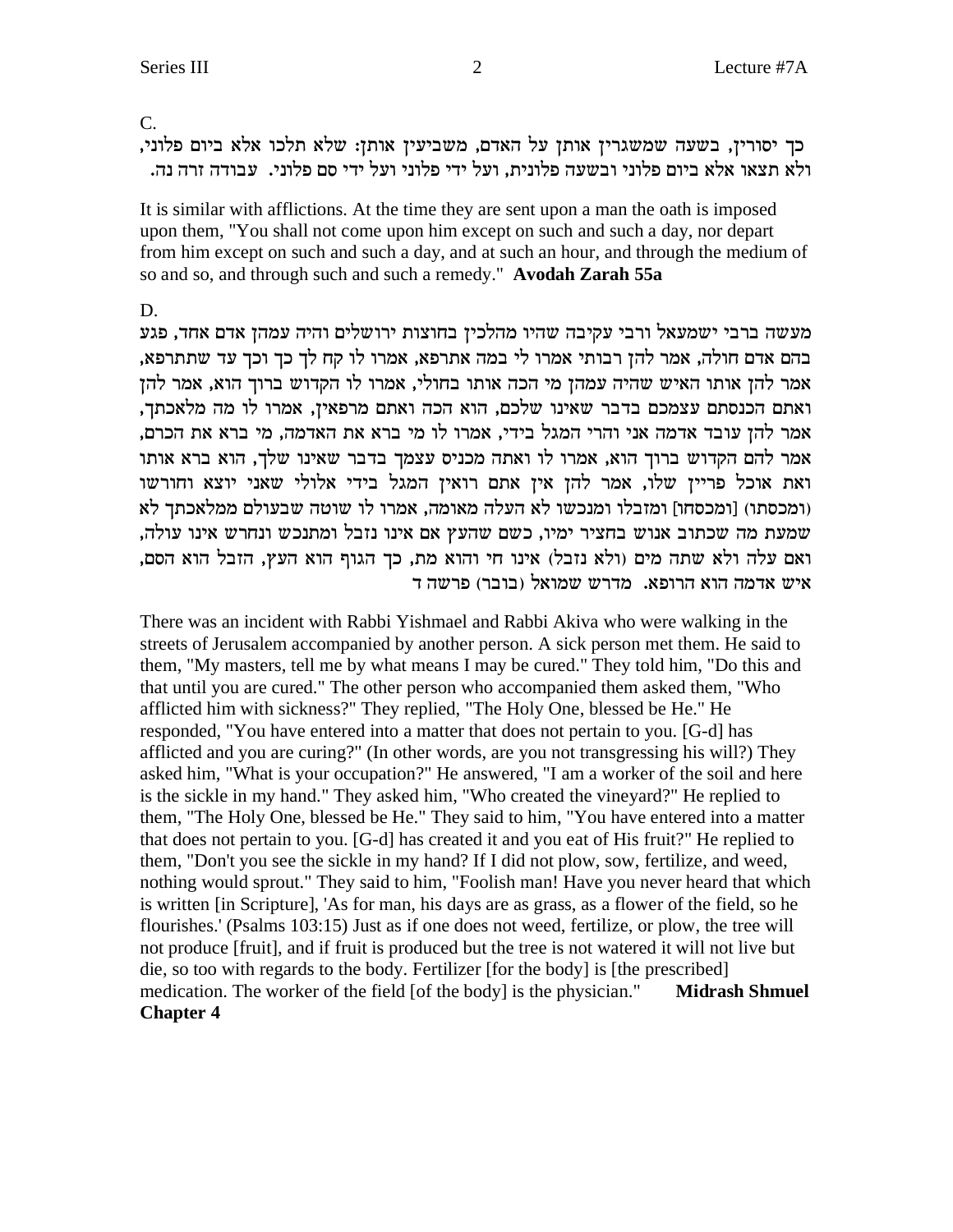$\mathbf{I}$ The Responsibility to Heal

 $A<sub>1</sub>$ 

מנין לרואה את חברו שהוא טובע בנהר או חיה גוררתו או לסטין באין עליו שהוא חייב להצילו תלמוד לומר לא תעמד על דם רעך. והא מהכא נפקא? מהתם נפקא: אבדת גופו מניין ־ תלמוד לומר והשבתו לו אי מהתם הוה אמינא: הני מילי ־ בנפשיה, אבל מיטרח ומיגר אגורי ־ אימא לא, קא משמע לן. סנהדרין עג.

'Whence do we know that if a man sees his neighbour drowning, mauled by beasts, or attacked by robbers, he is bound to save him? From the verse: Thou shalt not stand by the blood of thy neighbour.' But is it derived from this verse? Is it not rather from elsewhere? Viz., Whence do we know [that one must save his neighbour from] the loss of himself? From the verse: And thou shalt restore him to himself! — From that verse I might think that it is only a personal obligation, but that he is not bound to take the trouble of hiring men [if he cannot deliver him himself]: therefore, this verse teaches that he must. Sanhedrin 73a

 $B<sub>1</sub>$ 

אם מי שיש לו מי ירפאנו אפילו רפואת נפש לא ירפנו שלא מן הכל אדם זוכה  $(1)$ להתרפאות. ירושלמי כתובות פרק יג הלכה ב

Even though there is another doctor that can heal him, [the doctor who is avowed from bestowing pleasure on the patient is still allowed to heal the patient. Why is this so? Because one does not merit to be healed from just anyone. Yerushalmi Kesubos 13:2

נתנה התורה רשות לרופא לרפאות. ומצוה היא. ובכלל פיקוח נפש הוא. ואם מונע  $(2)$ עצמו, הרי זה שופך דמים, ואפילו יש לו מי שירפאנו, שלא מן הכל אדם זוכה להתרפאות. 

The Torah gave permission for a doctor to heal. And [in addition] it is a "mitzvah" and included in the "mitzvah" of saving a life. If one holds himself back [and does not offer his expertise] he is considered as if he spilled blood. [This holds true] even if there is another doctor available because one does not have the merit to be healed from every practitioner. Shulchan Aruch Yoreh Deah 336:1

חייב הרופה מן הדין לרפאות חולי ישראל והרי הוא בכלל אמרם בפירוש הכתוב  $(3)$ והשבותו לו לרבות את גופו שאם ראהו אובד ויכול להצילו הרי זה מצילו בגופו או בממונו או בידיעתו. רמב"ם פירוש המשניות נדרים ד:ד

A doctor is obligated by law to heal the Jewish sick. It is included in the Talmudic commentary of the verse (Deuteronomy 22:2), "Thou shalt restore unto him" which alludes to the requirement of returning a person's body back to himself [unto his proper state of health]. For any one who sees a person about to be lost is required to save that person using his body, money, or knowledge. Rambam's Commentary to Mishna **Nedarim 4:4**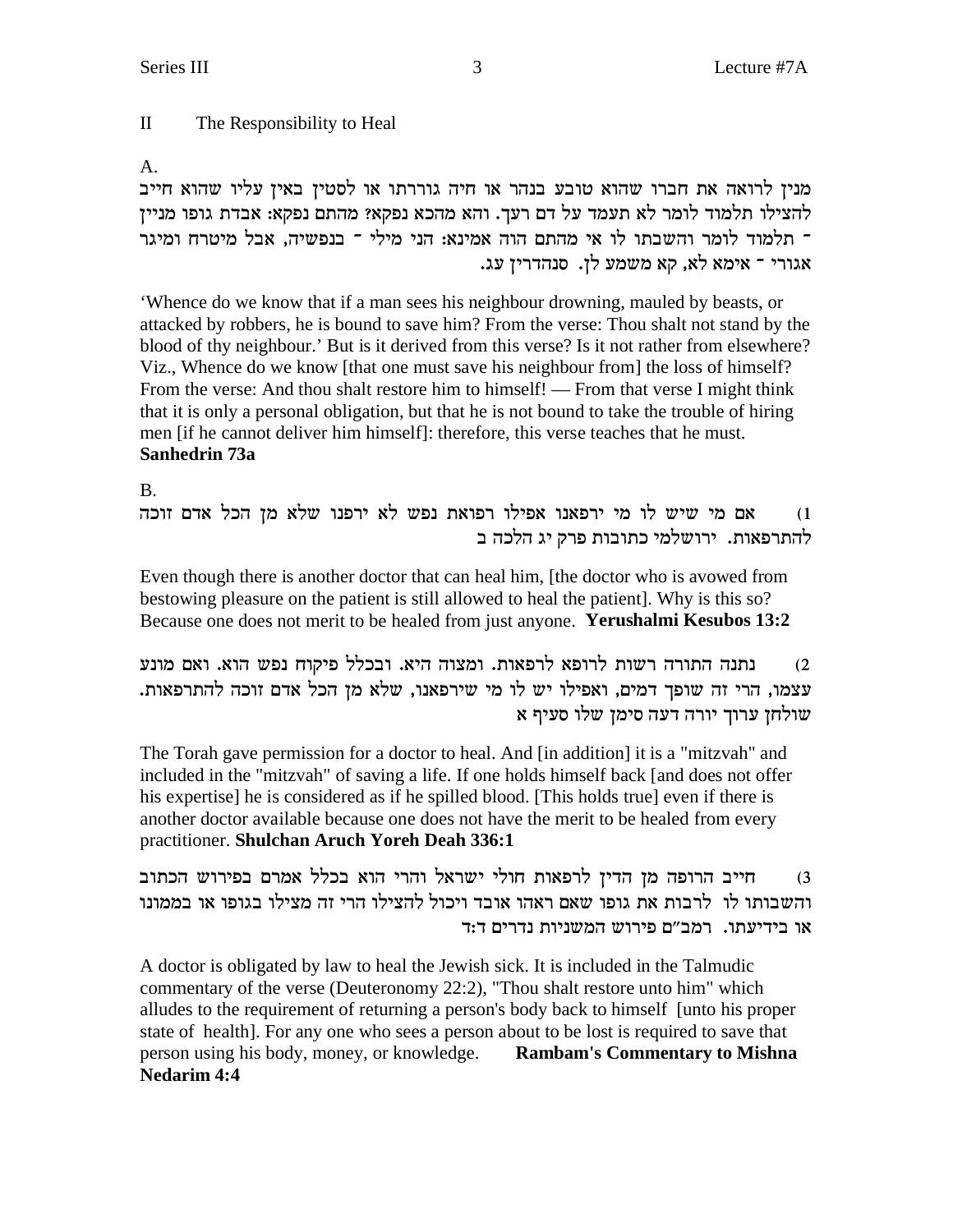III. The Responsibility to Become Cured and the Limits of Personal Autonomy

 $A<sub>1</sub>$ 

הואיל והיות הגוף בריא ושלם מדרכי השם הוא, שהרי אי אפשר שיבין או ידע דבר מידיעת הבורא והוא חולה, לפיכך צריך להרחיק אדם עצמו מדברים המאבדין את הגוף, ולהנהיג עצמו בדברים המברין והמחלימים. רמב"ם הלכות דעות פרק ד הלכה א

Since it is the way of G-d that the body be healthy and perfect, for it is impossible to understand or know any of the knowledge of the Creator while being sick, it is necessary to distance oneself from things that destroy the body and to accustom oneself in those things strengthen and heal [the body]. **Rambam Hilchos Deos 4:1** 

 $B<sub>1</sub>$ 

ודבר פשוט אפי׳ צוח אל תצילני שמצילו וחוזר ומוציא ממנו מה שהוציא. שו״ת מהר״ם מרוטנברג ג:לט

It goes with saying that even if [the drowning victim] screams, "Don't save me!" that you save him and force him to pay for all the expenses. Responsa Maharam M'Rottenberg  $3:39$ 

 $C_{\cdot}$ 

אבל שיכול להכותו ולפוצעו לכתחלה ולעבור בלאו של מכה חברו . . . מפני הרשות שנתז לו זה הוא ודאי לא אפשר. - שו״ת ריבש תפ״ד

However, to enable someone to hit or wound [one's fellow man] and violate the prohibition of hitting ones fellow man . . . by virtue of the permission granted to him [by the victim], is something that is certainly impossible. Responsa of Rivash, 484

D.

ואפשר לתת קצת טעם (על שאין הורגים ואין מלקין אדם על פי עצמו) לפי שאין נפשו של אדם קנינו אלא קנין הקב"ה, שנאמר נפשות לי הנה (יחתקאל יח) הילכך לא תועיל הודאתו בדבר שאין שלו ומלקות פלגא דמיתא היא, אבל ממונא הוא שלו, ומשום הכי אמרינן הודאות בעל דין כמאה עדים, וכי היכי דאין אדם רשאי להודות על עצמו שעשה עבירה שחייב עליה מיתה שאין נפשו קנינו. רדב"ז על רמב"ם הלכות סנהדרין יחזו ועיין תשובת ר"י מגאש כעין זה

It is possible to give a partial explanation [to the law that, unlike in monetary cases where admission of guilt is accepted evidence, the courts will not inflict the death penalty or flogging in criminal cases based on self incrimination but rather solely on the basis of the testimony of witnesses. The reason is based on the fact that the soul of man is not his own property but rather the property of the Holy One, blessed be He. As is stated in Scripture (Ezekiel 18), "Behold the souls are mine." Therefore, his own admission does not help [because the soul is] something that doesn't belong to the person. [It is akin to "admitting" that your neighbor is guilty.] Flogging is considered a partial death. Money, however, belongs to a person and therefore the admission of a litigant is considered the equal of a hundred witnesses. Based on this reasoning, a person can never "admit" to a capital crime because his soul is not his own property. Commentary of the Radvaz to Rambam's Hilchos Sanhedrin Chapter 18. See also a similar line of argument in the Responsa of Ri Migash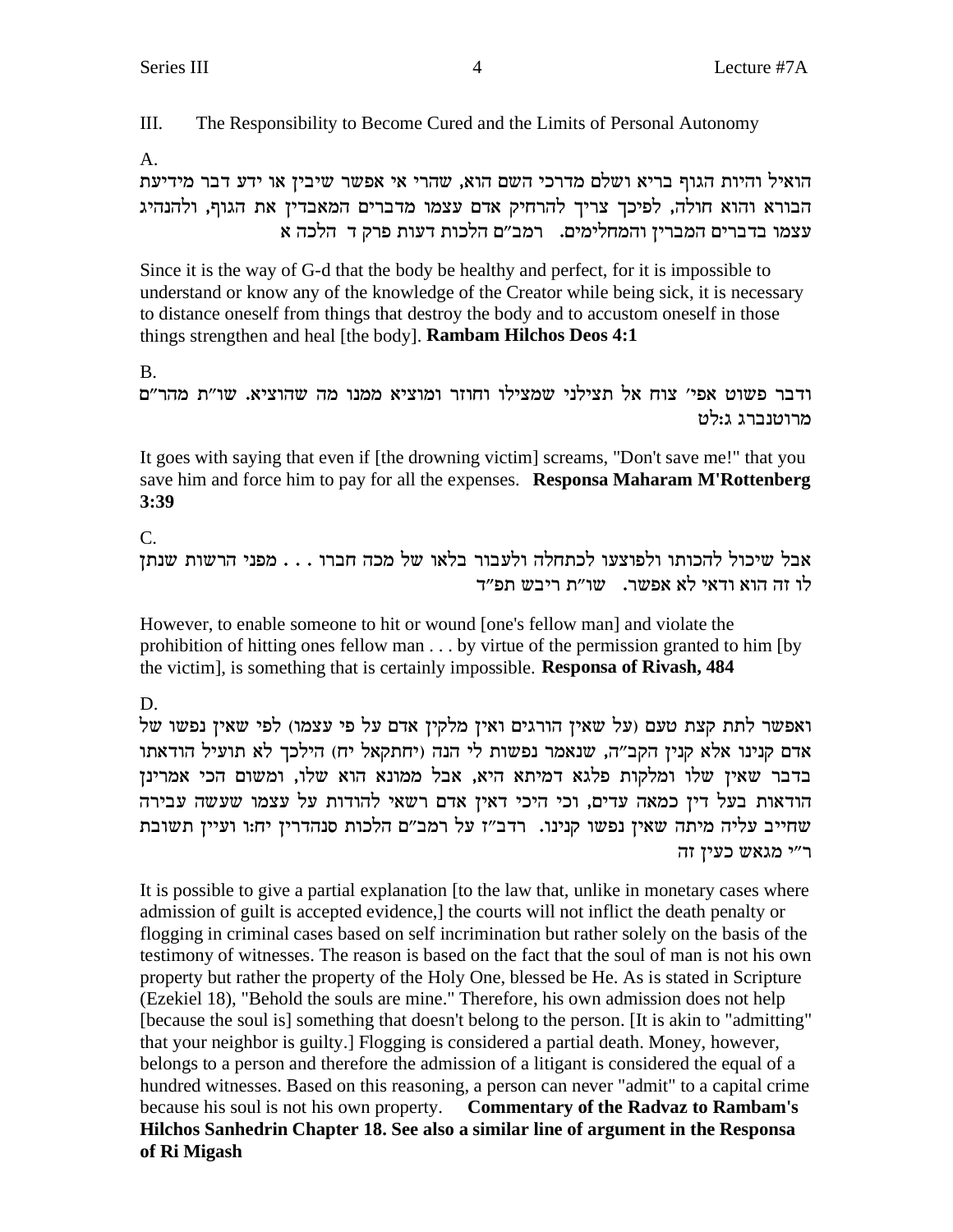E.

כל כי האי גוונא ודאי עושין לו ומעשין לו בעל כרחו משום הצלת נפש ואין משגיחין בו אם הוא אינו רוצה ביסורין ובוחר המות מחיים אלא חותכין לו אפילו אבר שלם אם הוצרך לכך למלט ממות . . . ואין הדבר תלוי בדעתו של חולה ואינו נתון ברשותו לאבד עצמו. מור וקציעה שכ"ח

In this kind of [life threatening] situation we certainly do [everything] for the patient and force him against his volition, [if need be, to take the proper course of action] in order to save his life. We don't pay any attention to [his request] that he would rather choose death than go through the pain . . . Rather, we may even amputate a whole limb if need be to save him from death. . . . This matter is not dependent on the expressed will of the patient for it is not in his own power to commit suicide. Mor U'Ketzia 328

IV. When the Patient's Judgement Conflicts with the Physician's

 $\mathbf{A}$ 

כל חולי שהרופאים אומרים שהוא סכנה, אע"פ שהוא על הבשר מבחוץ, מחללין עליו את השבת; ואם רופא אחד אומר: צריך, ורופא אחד אומר: אינו צריך, מחללין; ויש מי שאומר שאין צריך מומחה, דכל בני אדם חשובים מומחין קצת, וספק נפשות להקל. הגה: וי"א דוקא ישראלים, אבל סתם א״י שאינן רופאין לא מחזקינן אותם כבקיאים (איסור והיתר הארוך). שולחז ערוד אורח חיים סימז שכ״ח סעיף י

For any sickness that the physicians deem to be life threatening, even if it be on the outer surface of the flesh, we are required to desecrate Shabbos. If one physician says it is necessary [to desecrate Shabbos] and another says that it is not, we are still required to desecrate Shabbos. There are certain Halachic authorities who maintain that we do not require the opinion of an expert\* [to rule that it is life threatening] because all people are considered to have some expertise and we are lenient [in desecrating Shabbos] when it comes to a possible life threatening situation. Gloss of the Ramo: This only applies to Jews. Regular non-Jews, however, who are not physicians, are not considered to have such expertise. (Issur V'Heter) Shulchan Aruch 328:10

\*This law only applies when the layman claims to have knowledge regarding this particular malady and he is not being contradicted by an expert. Magain Avraham ibid note 7

**B.** 

רופא אחד אומר: צריך, אם לא רצה לקבל התרופה כופין אותו. חולה אומר צריך אני לתרופה פלונית ורופא אומר שאין צריך שומעין לחולה ואם הרופא אומר שאותו תרופה יזיקהו ית:<br/>ו $\sigma$  שכ"ח:<br>רופא הי"א הי"א מין מגן שברהם שכ"ח:<br/>ו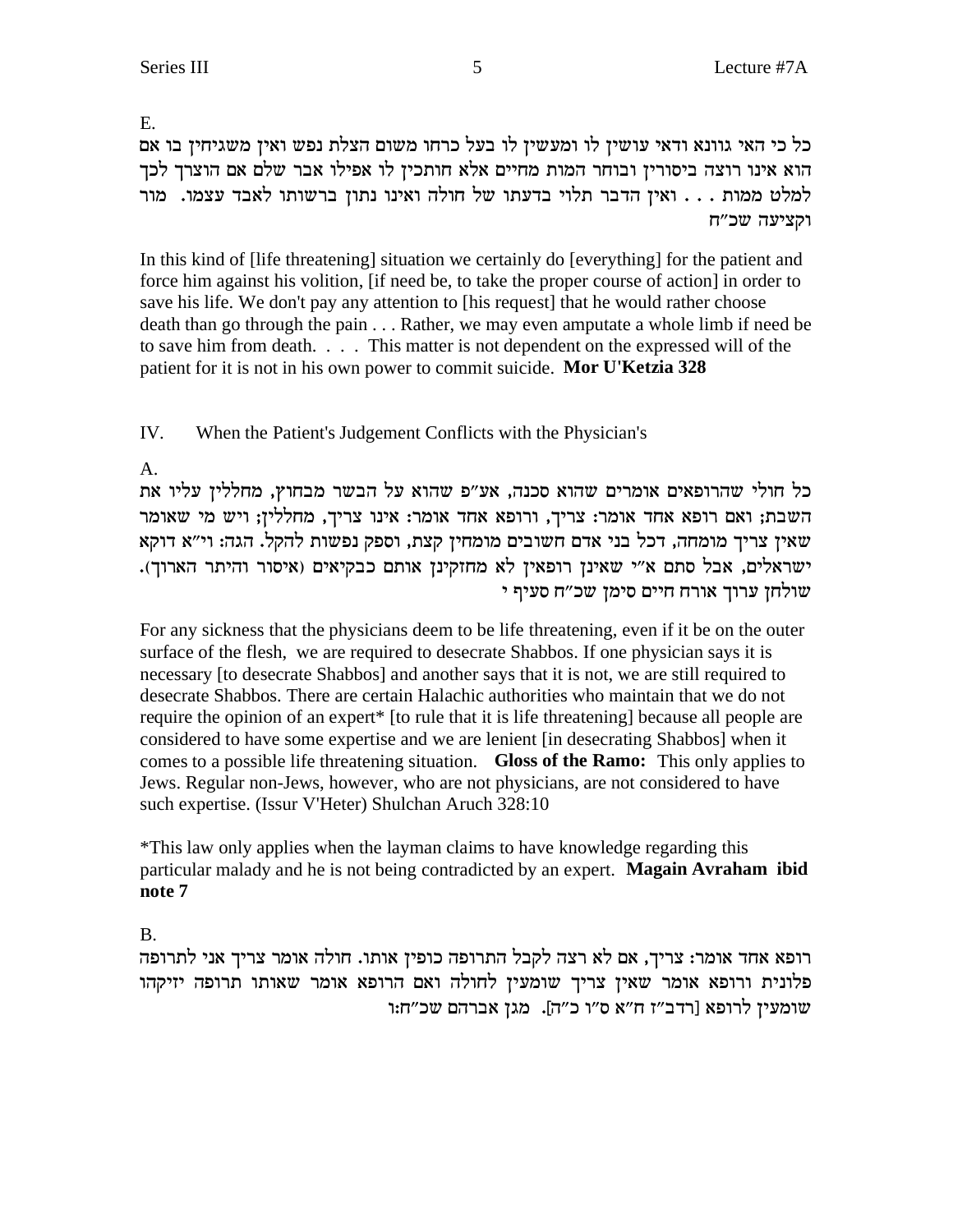If the physician maintains that the situation is life threatening and the patient does not want to accept treatment, we force the patient [to violate Shabbos and take the treatment]. If the patient says that he needs a certain medication, and the physician disagrees, we listen to the patient. If, however, the physician says that the medication will cause the patient harm, we listen to the physician. (Radvaz 1:66:25) **Magain Avraham ibid note 6** 

 $\overline{C}$ .

אע״ג דבס׳ תרי״ח סק״ג כתב בשם רדב״ז וז״ל אם החולה אומר צריך אני אפילו הרופאים אומרים שהמאכל יזיקוהו שומעין לחולה עכ"ל דשאני התם דהחולה שאומר שצריך לו לא לרפואה כ"א למאכל כי גברה עליו החולש' ואם לא יאכל יסתכן מחמת חולשה אפי' אם הרופא אומר שלא יסתכן מחולשה אם לא יאכל אדרבא אם יאכל המאכל יזיקוהו בזה שומעים לחולה דהא אם הרופא לא היה אומר שהמאכל יזיקוהו אלא שאומר אפי׳ לא יאכל לא יסתכן מחמת חולשה היינו מאכילים אותו ע"פ דברי החולה דלב יודע מרת נפשו ונאמין יותר לחולה מלרופא א״כ אפי׳ הרופא אומר שהמאכל יזיקהו מ״מ מאכילים אותו כיון דמאמינים לדברי החולה אם לא יאכל יסתכן מחמת החולשה מה לנו לחוש לסכנה העתיד׳ ע״י האכילה לפי דברי הרופא ולא ניחוש לסכנה אשר היא לפנינו מחמת החולשה. משא״כ הכא דחולה אמר שצריך לתרופה פלונית שתרפאהו והרופא אומר שתזיקהו שכדברי החולה וגם דברי הרופא הם על העתיד ובזה שומעים לרופא ולא אמרינן לב יודע מרת נפשו דזה תליא בחכמת הרפואה וגם דברי רופא בשב ועל תעשה. מחצית השקל שם

Even though the Magain Avraham writes in Chapter 618:3 in the name of the Radvaz, "If the patient says that he needs to eat food [on Yom Kippur], even though the doctors say that food will do him harm, we listen to the patient," there is a distinction between that case and ours. There the patient is not asking for medication but rather for food and because of his increasingly weakened state, if he will not receive nutrition he will die. [In such an instance,] even if the physician maintains that the patient is not in [immediate] danger because of his weakened state, but on the contrary, the food will do him harm, we listen to the patient. The reasoning is based on the following: We [always] feed the patient on his say so even though the doctor feels that there is no need. This is based on the verse, "The heart knows the bitterness of his own soul" (Proverbs 14). And since we trust the patient [over the physician] that if he doesn't eat now he may die due to his weakened state, why do we have to be concerned with the physician's opinion that there exists a future danger in the presence of the impending danger caused by his not eating. Whereas in the case where the patient claims that he needs a certain medication and the physician maintains that it would do him harm and both are arguing about the future [harm or efficacy of the drug], we listen to the opinion of the physician and we don't apply the verse, "The heart knows the bitterness of his own soul". This is because this decision is dependent on expertise in the medical field and in addition the course suggested by the physician is non-active and merely maintains the status quo. Machtzis HaShekel ibid.

6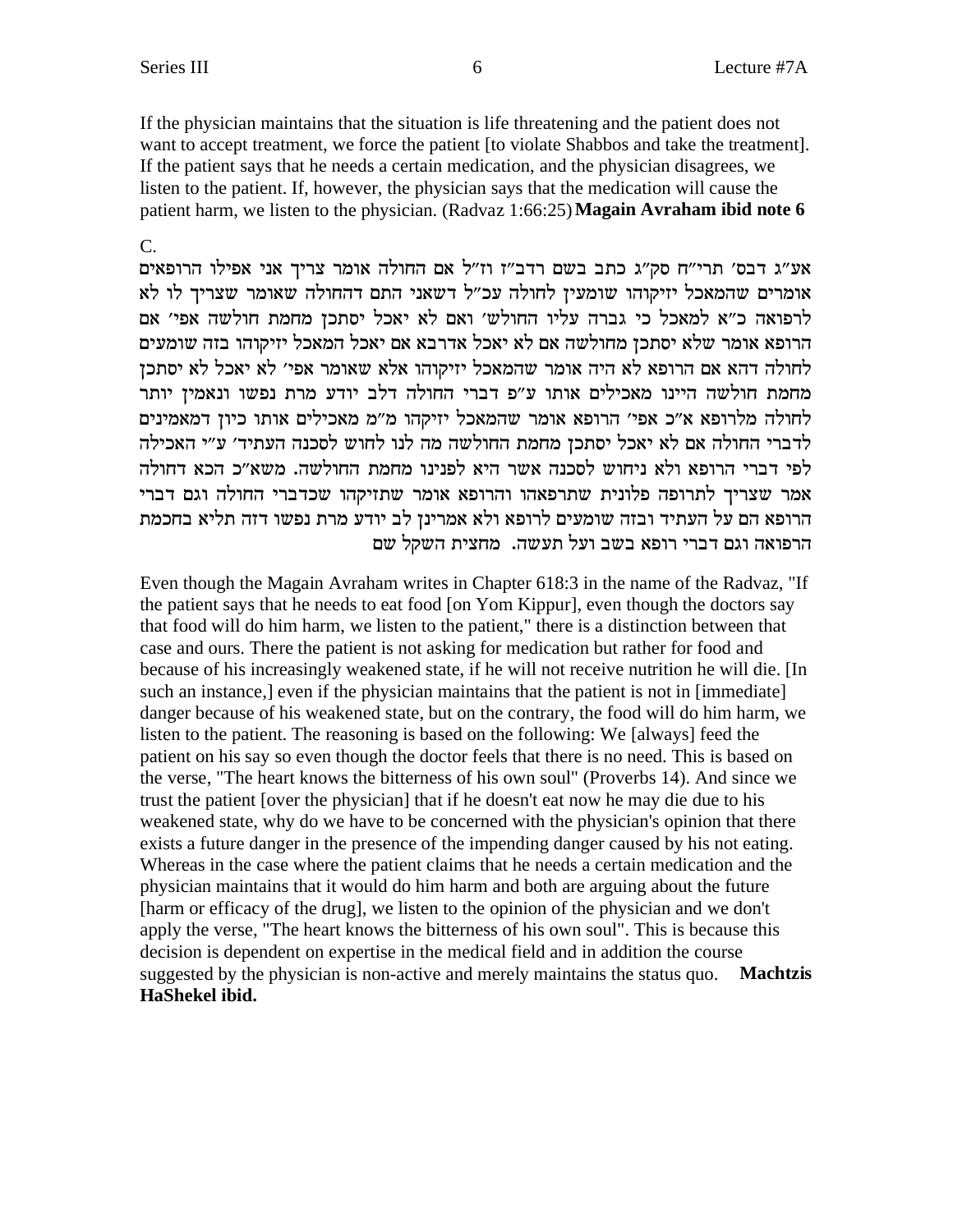#### V. Informing the Patient

# $A_{1}$

בשעה שחלה חזקיה אמר הקב"ה לישעיה לך אמור לו (ישעיה ל"ח) צו לביתך כי מת אתה ולא תחיה, אמר לו חזקיה לישעיה, ישעיה בנוהג שבעולם אדם שהולך לבקר את החולה אומר לו מן השמים ירחמו עליך והרופא הולך אצלו ואומר לו מילתא פלוני אכול ופלוני לא תאכל, הדין תשתה והדין לא תשתה, ואפילו שיראה אותו נטוי למות אינו אומר לו צו לביתך שלא יחלש דעתו, ואתה אומר לי צו לביתך כי מת אתה ולא תחיה, אף אנא לא לך אנא ספין ולא למילך אנא שמע, ואיני תופש אלא מה שאמר זקני כי ברוב חלומות והבלים ודברים הרבה וגו׳, מיד (שם /ישעיהו ל"ח/) ויסב חזקיהו פניו אל הקיר. קהלת רבה פרשה ה:ו

When Chizkiah, the king of Judah, became ill, the Holy One, blessed be He, said to Yeshayah, "Go say unto him, (Isaiah 38) 'Command your household, for you are about to die and will not live." Chizkiah said to him, "It is customary when a person visits the sick to tell him, 'They will have compassion upon you from Heaven.' And then the physician goes to him and tells him, 'Eat this but don't eat that. Drink this but drink that.' Even when he sees him close to death, he doesn't tell him, 'Command your household' not to make him depressed. But you said to me, 'For you are about to die and will not live.' Also I will not listen to you or hearken to your words. I will only grasp that which my grandfather said, 'For in the multitude of dreams and many words there are many vain things, Fear rather G-d."' Immediately, he turned his face to the wall (Isaiah 38). Koheles Rabbah 5:6

# **B.**

חולה שמת לו מת, אין מודיעין אותו, שמא תטרף דעתו עליו. ואין קורעין חלוקו, ואין בוכין ואין מספידין בפניו, שלא ישבר לבו; ומשתיקין את המנחמין מפניו. שולחן ערוך יורה דעה סימן שלו סעיף א

If the patient's relative died, we do not inform the patient lest the news upset his mind. We do not rend his garment, nor do we weep or eulogize the deceased in his presence [even if the patient is aware of the death]. Shulchan Aruch Yoreh Deah 337:1

### VI. A Second Opinion

# A.

(א) חולה שצריך לאכול, אם יש שם רופא בקי אפילו הוא עובד כוכבים שאומר: אם לא יאכילו אותו אפשר שיכבד עליו החולי ויסתכן, מאכילין אותו על פיו, ואין צריך לומר שמא ימות. אפילו אם החולה אומר: אינו צריך, שומעים לרופא; ואם החולה אומר: צריך אני, אפילו מאה רופאים אומרים: אינו צריך, שומעים לחולה. (ב) רופא אחד אומר: צריך, ורופא אחד אומר: אינו צריך, מאכילים אותו. הגה: והוא הדין לשנים נגד שנים, ואפילו קצתן יותר בקיאין מקצתן כנ"ל. (ג) ואם החולה ורופא אחד עמו אומרים שאינו צריך, ורופא (אחר) אומר: צריך; או שהחולה אינו אומר כלום ורופא אחד אומר: צריך, ושנים אומרים: אינו צריך, אין מאכילין אותו. (ד) אם שנים אומרים: צריך, אפילו מאה אומרים: אינו צריך, ואפילו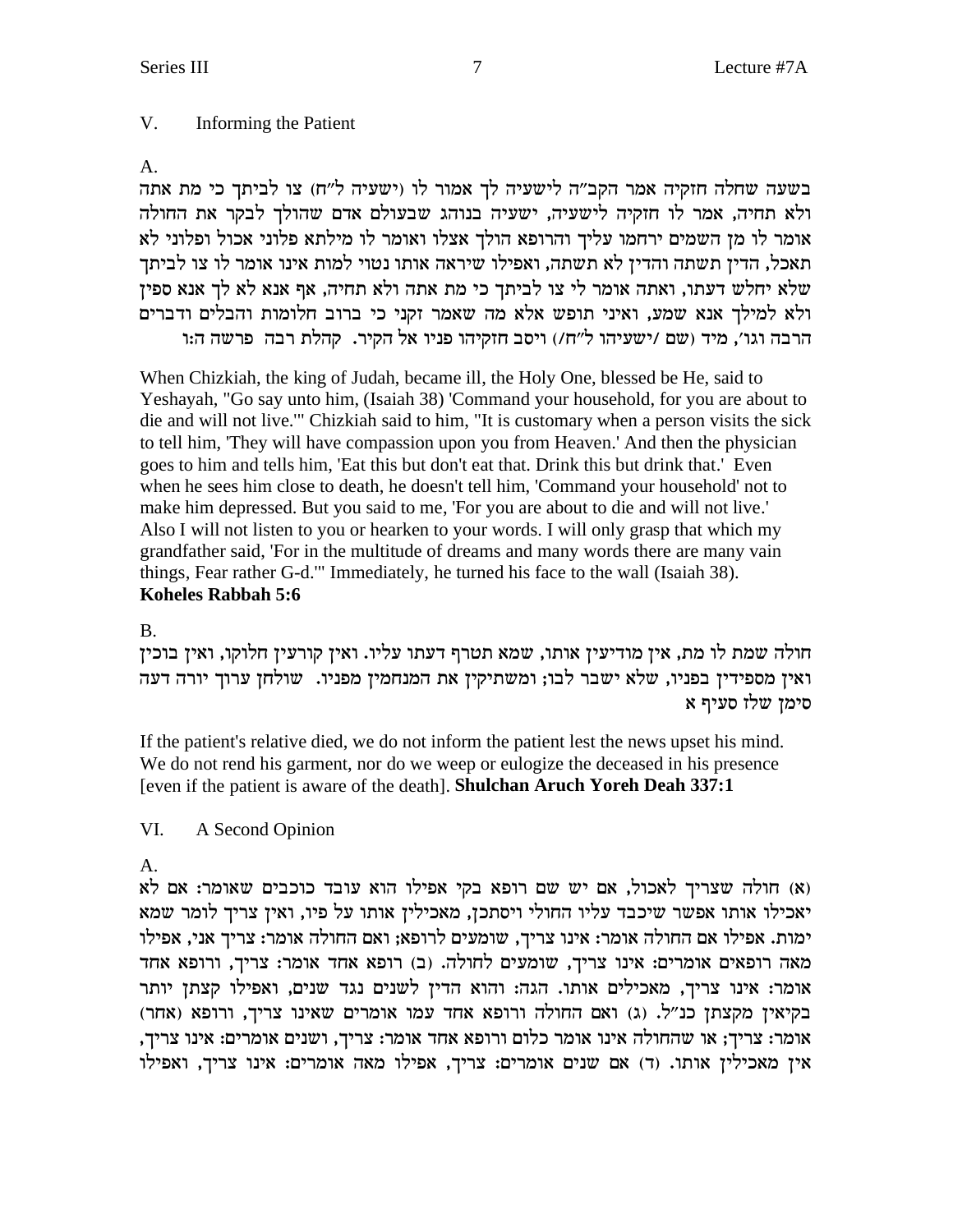החולה אומר עמהם שאינו צריך, מאכילים אותו מאחר ששנים אומרים: צריך. הגה: וה"ה אם החולה ורופא אחד עמו אומרים: צריך, אע"פ שמאה רופאים אומרים: אינו צריך, מאכילין אותו (טור), ולא חיישינן דהחולה אומר: צריך משום דמאמין לרופא זה שאומר: צריך (ב"י בשם מהרי"א). (ה) אם החולה אומר: אינו צריך, והרופא מסופק, מאכילין אותו; אבל אם הרופא אומר: אינו צריך, והחולה אומר: איני יודע, אין מאכילין אותו. (ו) אם הרופא אומר שאינו מכיר את החולי, הרי הוא כאדם דעלמא ואין דבריו מועילין ולא מורידין. הגה: מיהו אם נחלש הרבה עד שנראה לרוב בני אדם שאצלו שהוא מסוכן אם לא יאכל, מאכילין אותו ואין הארוד). שולחז ערוד תרי"ח  $\mathfrak{w}$ 

**(1)** If there is an expert physician, even if he be a non Jew, who says that if the patient does not eat, the sickness will become more severe and the patient may become endangered, we feed the patient based on his opinion. It goes without saying that this applies if the physician says that the patient will [likely] die. Even if the patient claims that he will not die, we listen to the physician. If the patient says, "I need to eat," we listen to the patient even though there may be a hundred doctors who say that he doesn't. **(2)** If one doctor says that the patient needs to eat, and another says that he doesn't, we feed the patient. **Gloss of the Ramo:** This same ruling applies when one pair of physicians disagrees with another pair and even in a case where one of the pairs has slightly greater expertise than the other. **(3)** If the patient and one doctor say that he doesn't need to eat, and another doctor maintains that he needs or if the patient says nothing but one doctor says he needs to eat and two others say that he doesn't, we feed the patient. **(4)** If two physicians say the patient needs to eat, even if there are a hundred who say that he doesn't, even if the patient himself is one of those saying that he doesn't, we feed the patient, since there are two physicians that say that he must eat. **Gloss of the Ramo:** The same thing applies in a case where a doctor and a patient say there is a need to eat. Even though there are a hundred physicians who say that he doesn't, we feed the patient. (Tur) We are not concerned that the patient said that he needs only because he relied on the opinion of the physician who said that he needs to eat. (Beis Yosef) **(5)** If the patient says, "I don't need to eat" and the physician is in doubt, we feed the patient. However, if the physician says that he doesn't need to eat and the patient is in doubt, we don't feed the patient. **(6)** If the physician does not recognize (has no expertise in) the sickness, he is considered a layman and his words have no bearing. **Gloss of the Ramo:** However, if the patient has become so weakened that it appears to the majority of people (laymen) by his side that he is in danger if he doesn't eat, we feed him. (Issur V'Heter) **Shulchan Aruch 618**

B.

ואם אחד מופלג בחכמה חוששין לדבריו להאכילו אפילו ב' אומרים שאין צריך (טור רמב"ן לבוש ב"ח) מגן אברהם ס"ק ה'

If one of the doctors is superior in wisdom we take his opinion into account even though there are two doctors who maintain that the patient does not need food (Tur, Ramban, Levush, Bach). **Magain Avraham Ibid. 5**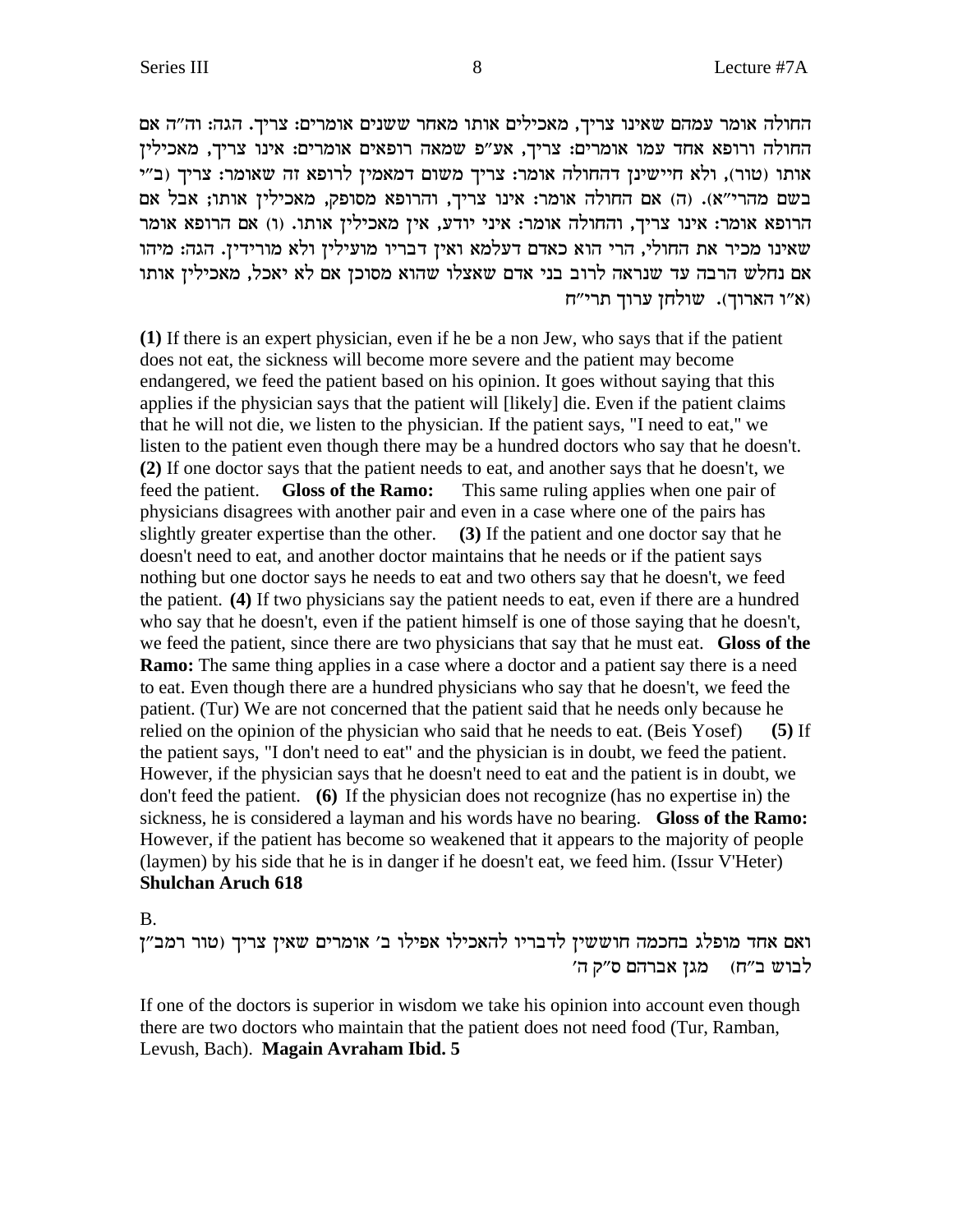# THE LIGHT OF THE ETERNAL PEOPLE Presented by Rabbi Shmuel Irons

## Series III Lecture #7B

# **PHYSICIAN ASSISTED SUICIDE**

I. Suicide

A.

ואך את דמכם לנפשתיכם אדרש מיד כל חיה אדרשנו ומיד האדם מיד איש אחיו אדרש את נפש האדם. בראשית ט:ה

However, [for] the blood of your own life will I seek [retribution]. I will seek [retribution] from [those who killed through] any wild beast, and from the hand of man, from the hand of a man's brother will I seek the the life of a man. **Genesis 9:5**

B.

אך [את דמכם לנפשתיכם אדרש] להביא את החונק עצמו, יכול כשאול, ת"ל אך, יכול כחנניה מישאל ועזריה ת"ל אך, מיד כל חיה, זה המוסר את חבירו לחיה להרגו, מיד איש אחיו זה השוכר את אחרים להרוג את חבירו. בראשית רבה פרשה לד

*However, [for] the blood of your own life will I seek [retribution]* this includes those that kill themselves through suffocation. [From the above] I would have thought that this applies even to someone like [King] Saul. Therefore it is written: *However* [אך] [From the above] I would have thought that this applies even to someone like [the martyrs] Chanania, Mishael, and Azaria. Therefore it is written: *However* [j`]. *I will seek [retribution] from [those who killed through] any wild beast.* This refers to someone who kills by giving over his friend to a wild beast in order to kill him. *From the hand of a man's brother will I seek the the life of a man.* This refers to someone who kills by hiring someone else to kill his friend. **Midrash Beraishith Rabbah Chapter 34**

C.

 $\dot{\phantom{\phi}}$ לא היו ימים מועטים עד שנפטר רבי יוסי בן קיסמא, והלכו כל גדולי רומי לקברו והספידוהו הספד גדול, ובחזרתן מצאוהו לרבי חנינא בן תרדיון שהיה יושב ועוסק בתורה ומקהיל קהלות ברבים וס״ת מונח לו בחיקו. הביאוהו וכרכוהו בס״ת, והקיפוהו בחבילי iמורות והציתו בהן את האור, והביאו ספוגין של צמר ושראום במים והניחום על לבו, כדי שלא תצא נשמתו מהרה. אמרה לו בתו: אבא, אראך בכך? אמר לה: אילמלי אני נשרפתי לבדי היה הדבר קשה לי, עכשיו שאני נשרף וס"ת עמי, מי שמבקש עלבונה של ס"ת הוא יבקש עלבוני. אמרו לו תלמידיו: רבי, מה אתה רואה? אמר להן: גליון נשרפין ואותיות פורחות. אף .<br>אתה פתח פיך ותכנס בך האש אמר להן: מוטב שיטלנה מי שנתנה ואל יחבל הוא בעצמו עבודה זרה יח.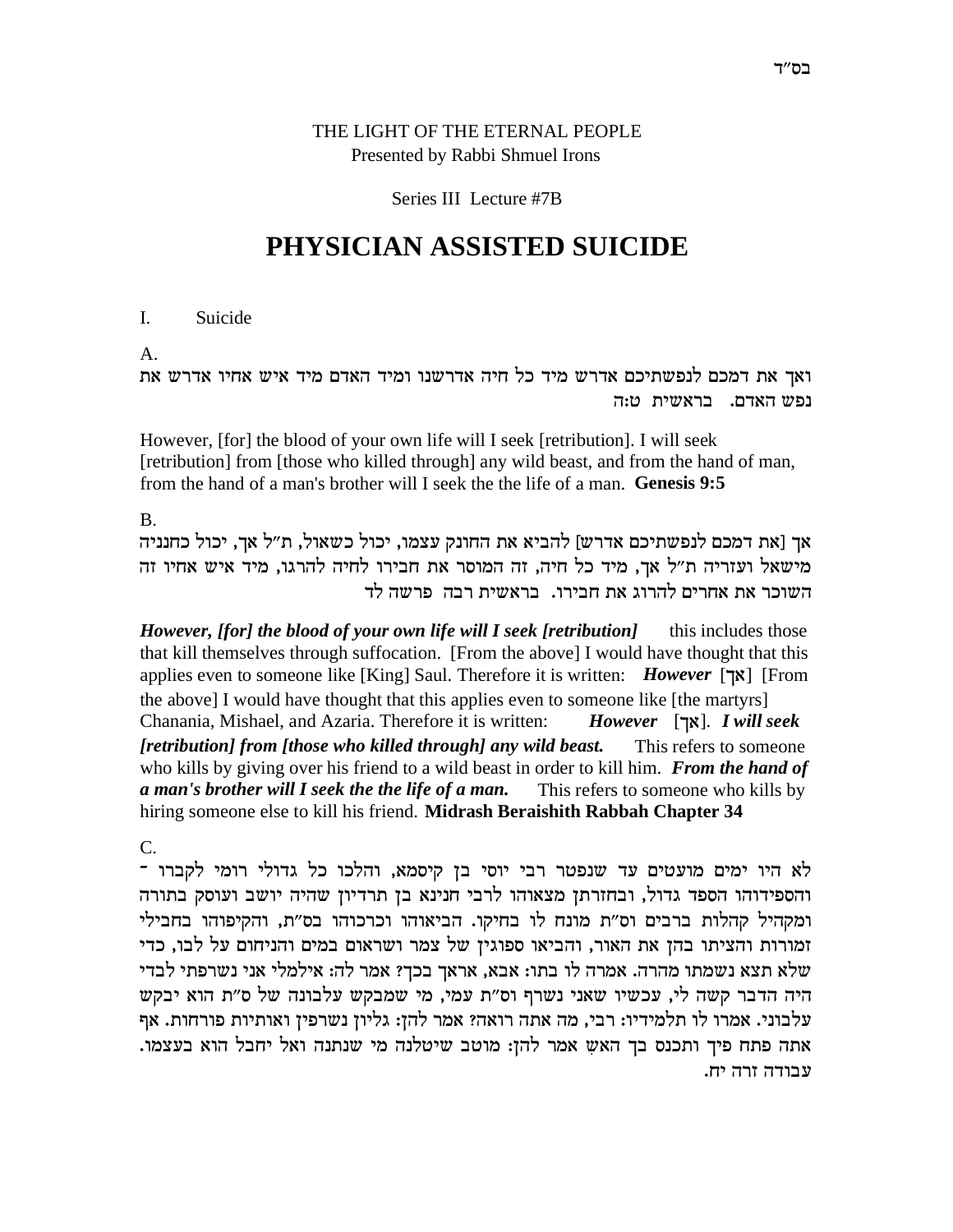It was said that within but a few days R. Yose b. Kisma died and all the great men of Rome went to his burial and made great lamentation for him. On their return, they found R. Hanina b. Teradion sitting and occupying himself with the Torah, publicly gathering assemblies, and keeping a scroll of the Law in his bosom. Straightaway they took hold of him, wrapt him in the Scroll of the Law, placed bundles of branches round him and set them on fire. They then brought tufts of wool, which they had soaked in water, and placed them over his heart, so that he should not expire quickly. His daughter exclaimed, 'Father, that I should see you in this state!' He replied, 'If it were I alone being burnt it would have been a thing hard to bear; but now that I am burning together with the Scroll of the Law, He who will have regard for the plight of the Torah will also have regard for my plight.' His disciples called out, 'Rabbi, what seest thou?' He answered them, 'The parchments are being burnt but the letters are soaring on high.' 'Open then thy mouth' [said they] 'so that the fire enter into thee.' He replied, 'Let Him who gave me [my soul] take it away, but no one should injure oneself.' **Avodah Zarah 18a** 

# D.

(א) המאבד עצמו לדעת, אין מתעסקים עמו לכל דבר, ואין מתאבלין עליו, ואין מספידין אותו, ולא קורעין ולא חולצין, אבל עומדין עליו בשורה אומרים עליו ברכת אבלים וכל דבר שהוא כבוד לחיים: (ב) איזהו מאבד עצמו לדעת, כגון שאמר: הרי הוא עולה לראש הגג, וראוהו שעלה מיד דרך כעס, או שהיה מיצר, ונפל ומת, הרי זה בחזקת שאיבד עצמו לדעת. אבל אם ראוהו חנוק ותלוי באילן, או הרוג ומושלך על גבי סייפו, הרי הוא בחזקת כל המתים, ומתעסקים עמו ואין מונעין ממנו דבר. שולחן ערוך יורה דעה סימן שמה:א-ב

(1) We do not afford complete burial privileges, nor do we mourn, eulogize or tear clothing for someone who willfully committed suicide. However, we do form a row and comfort the mourners and anything else that is for the honor of the living. (2) How did we determine if the suicide was done willfully? If a person goes up to the top of a roof and we see that he went up immediately in a fit of rage or depression and fell and died, we then assume that he willfully committed suicide. However, if we saw him suffocated or hanged on a tree or killed and embedded on his sword, then we assume that he has the status of someone who died an involuntary death and we afford him all the rights and don't deny him a thing. Shulchan Aruch Yoreh Deah 345:1-2

### П. **Assisting Suicide**

A.

אמר רבי נתן מנין שלא יושיט אדם כוס של יין לנזיר, ואבר מן החי לבני נח? ת"ל: (ויקרא יט) ולפני עור לא תתן מכשול . . . הב"ע ־ דקאי בתרי עברי נהרא. דיקא נמי, דקתני לא יושיט ולא קתני לא יתן, ש"מ. עבודה זרה ו.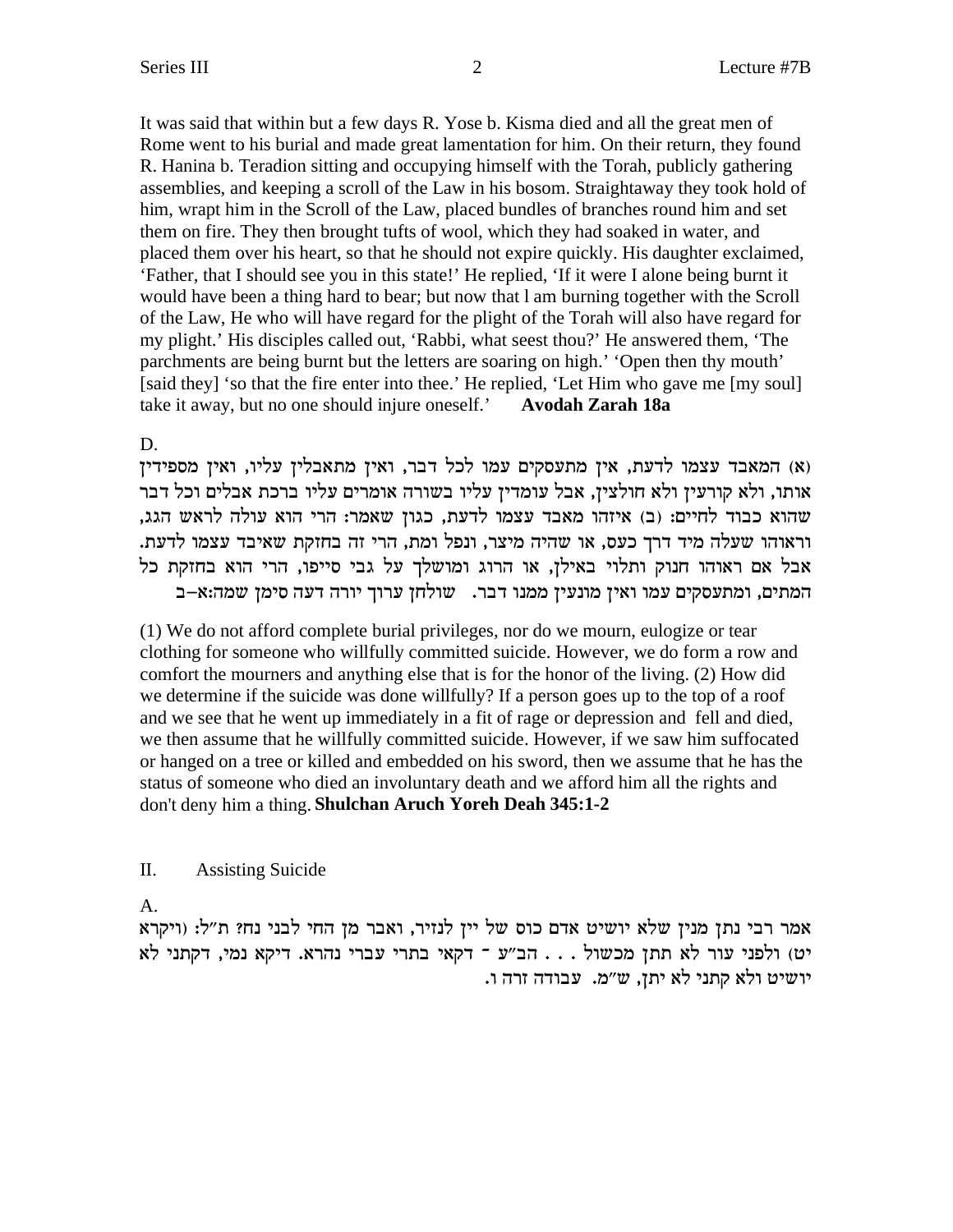R. Nasan said: How do we know that one should not hold out a cup of wine to a Nazirite or a limb from a living animal to a non-Jew? From Scripture, which says, Thou shalt not put a stumbling block before the blind. . . . Here we are dealing with a case of two persons on opposite sides of a river. You can prove it, indeed, by the use of the words 'one should not hold out': it does not say, 'one should not hand'. This proves it. **Avodah Zarah 6a**

## B.

,אמתא דבי רבי חזיתיה לההוא גברא דהוה מחי לבנו גדול, אמרה: ליהוי ההוא גברא בשמתא רקעבר משום (ויקרא י"ט) ולפני עור לא תתן מכשל. דתניא: ולפני עור לא תתן מכשל <sup>-</sup> במכה לבנו גדול הכתוב מדבר. מועד קטן יז.

One of the maidservants in Rabbi's house that had noticed a man beating his grown-up son and said, Let that fellow be under a shammetha! (excommunication) because he sinned against the words [of Holy Writ]: Put not a stumbling-block before the blind. For it is taught: 'And put not a stumbling-block before the blind', that text applies to one who beats his grown-up son. **Moed Katan 17a**

C.

תנו רבנז: שבע מצות נצטוו בני נח: דיניז, וברכת השם, עבודה זרה, גילוי עריות, ושפיכות .<br>דמים, וגזל, ואבר מז החי. | סנהדריז נו

Our Rabbis taught: seven precepts were the sons of Noah commanded: **laws**, to refrain from blasphemy, idolatry, adultery, bloodshed, robbery, and eating flesh cut from a living animal. **Sanhedrin 56a**

D.

בן נח שהרג נפש אפילו עובר במעי אמו נהרג עליו, וכן אם הרג טריפה או שכפתו ונתנו לפני ארי או שהניחו ברעב עד שמת, הואיל והמית מכל מקום נהרג. רמב״ם הלכות מלכים פרק ט:ד

A non-Jew who killed a fetus is put to death. Similarly someone who killed a "treifa" [someone who was mortally wounded], or bound him and put him in front of a lion, or left him starving until he died, since he ultimately caused his death, he [himself] is put to death. **Maimonides Mishna Torah 9:4**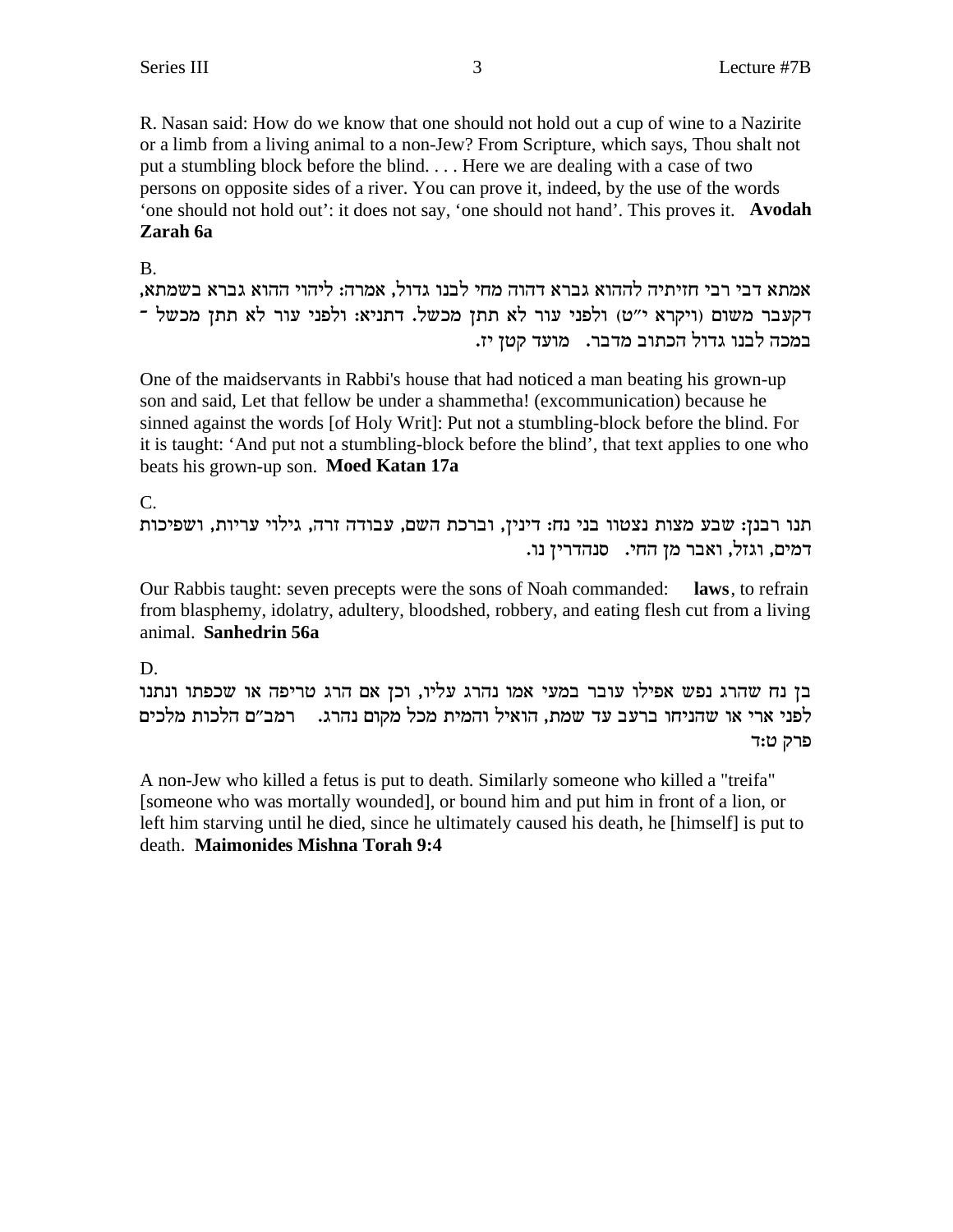E.

וכיצד מצווין הן על הדינין, חייבין להושיב דיינין ושופטים בכל פלך ופלך לדון בשש מצות אלו, ולהזהיר את העם, ובן נח שעבר על אחת משבע מצות אלו יהרג בסייף, ומפני זה נתחייבו כל בעלי שכם הריגה, שהרי שכם גזל והם ראו וידעו ולא דנוהו, ובן נח נהרג בעד אחד ובדיין אחד בלא התראה ועל פי קרובין אבל לא בעדות אשה ולא תדון אשה להם. רמב״ם הלכות מלכים פרק ט: יד

How are they (mankind) commanded regarding laws? They are required to install judges and police officers in every district to judge [cases] concerning the [violation of] these six [other] commandments and **to warn the people**. A non-Jew who violates any of these seven commandments is put to death by the sword [i.e. beheaded]. Because of this [principle], the people of Shechem were condemned to be killed. The reason is that Shechem took by force [Dina] and they saw and knew and didn't bring him to justice. A non-Jew is condemned to death through [the testimony of] one witness and [the decision of] one judge without warning even through the testimony of relatives but not through the testimony of a woman nor is she judged through them. Maimonides The Laws of Kings  $9:14$ 

### III. When is Suicide Permitted?

 $A<sub>1</sub>$ 

תנא: מעשה בד' מאות ילדים וילדות שנשבו לקלון, הרגישו בעצמן למה הן מתבקשים, אמרו: אם אנו | טובעין בים אנו באין לחיי העולם הבא? דרש להן הגדול שבהן: (תהלים ס"ח) האמר ד' מבשן אשיב אשיב ממצולות ים, מבשן אשיב ־ מבין שיני אריה אשיב, ממצולות ים ־ אלו שטובעין בים כיון ששמעו ילדות כך, קפצו כולן ונפלו לתוך הים. נשאו ילדים ק"ו בעצמן ואמרו: מה הללו שדרכן לכך ־ כך, אנו שאין דרכנו לכך ־ על אחת כמה וכמה אף הם קפצו לתוך הים. ועליהם הכתוב אומר: (תהלים מ״ד) כי עליך הורגנו כל היום נחשבנו כצאז טבחה. גיטין נז:

Rav Yehudah said in the name of Shmuel, or it may be R. Ammi, or as some say it was taught in a Baraitha; On one occasion four hundred boys and girls were carried off for immoral purposes. They divined what they were wanted for and said to themselves: If we drown in the sea we shall attain the life of the future world. The eldest among them expounded the verse: The Lord said, "I will bring again from Bashan, I will bring again from the depths of the sea." 'I will bring again from Bashan,' from between the lions' teeth. I will bring again from the depths of the sea,' those who drown in the sea. When the girls heard this they all leaped into the sea. The boys then drew the moral for themselves, saying, If these for whom this is natural act so, shall not we, for whom it is unnatural? They also leaped into the sea. Of them the text says: Yea, for thy sake we are killed all the day long, we are counted as sheep for the slaughter. Gittin 57b